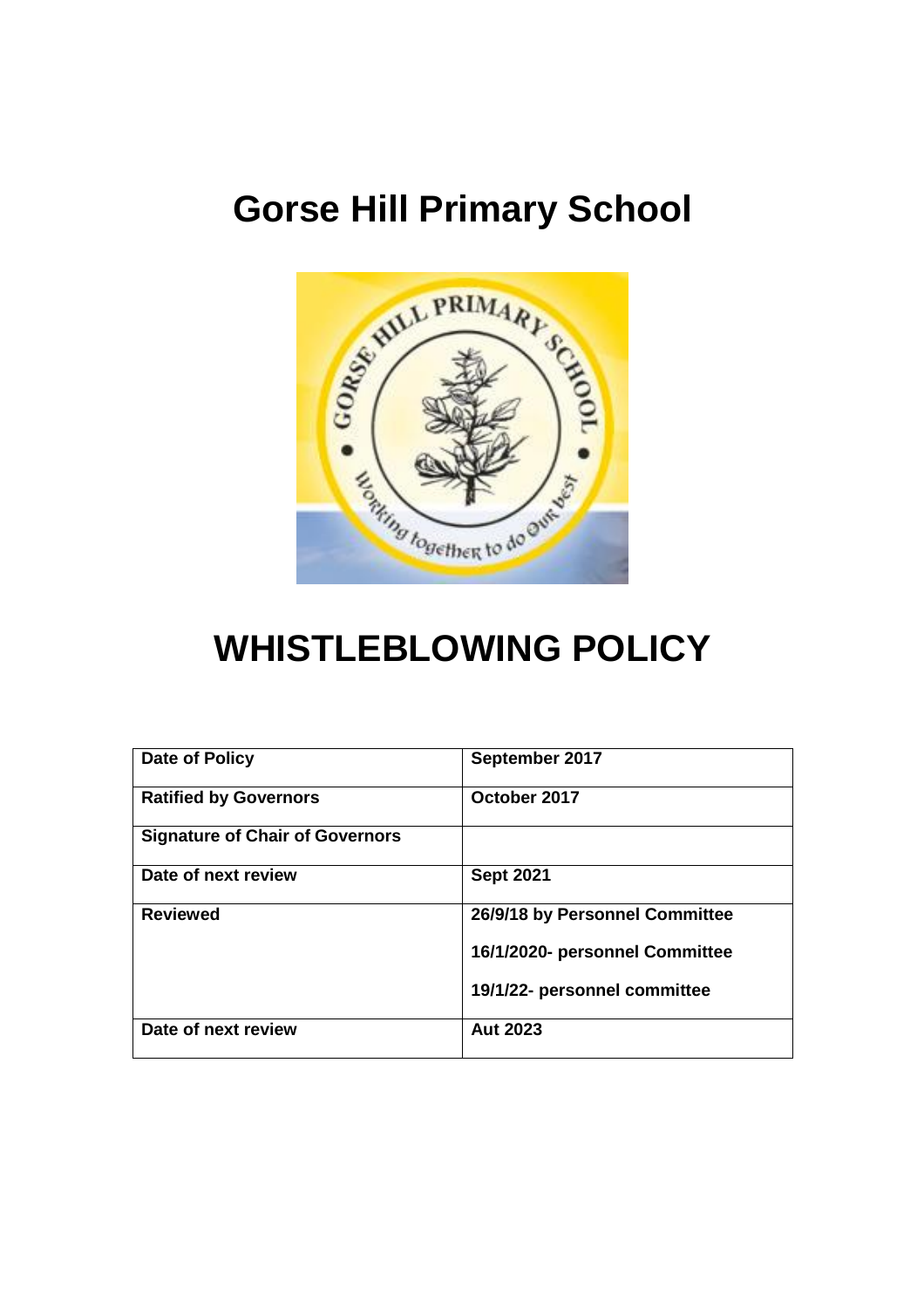#### **Introduction**

The staff and governors of Gorse Hill Primary School seek to run all aspects of school business and activity with full regard for high standards of conduct and integrity. In the event that members of school staff, parents, governors or the school community at large become aware of activities which give cause for concern, Gorse Hill Primary School has established the following whistleblowing policy, or code of practice, which acts as a framework to allow concerns to be raised confidentially and provides for a thorough and appropriate investigation of the matter to bring it to a satisfactory conclusion.

Throughout this policy, the term *whistleblower* denotes the person raising the concern or making the complaint. It is not meant in a pejorative sense and is entirely consistent with the terminology used by Lord Nolan as recommended in the *Second Report of the Committee on Standards in Public Life: Local Spending Bodies* published in May 1996*.*

Gorse Hill Primary School is committed to tackling fraud and other forms of malpractice and treats these issues seriously. Gorse Hill Primary School recognises that some concerns may be extremely sensitive and has therefore developed a system which allows for the confidential raising of concerns within the school environment but also has recourse to an external party outside the management structure of the school.

Gorse Hill Primary School is committed to creating a climate of trust and openness so that a person who has a genuine concern or suspicion can raise the matter with full confidence that the matter will be appropriately considered and resolved.

The provisions of this policy apply to matters of suspected fraud and impropriety and not matters of more general grievance which would be dealt with under the Gorse Hill Primary School grievance procedures.

### **When might the whistleblowing policy apply?**

The type of activity or behaviour which Gorse Hill Primary School considers should be dealt with under this policy includes:

- manipulation of accounting records and finances
- inappropriate use of school assets or funds
- decision-making for personal gain
- any criminal activity
- abuse of position
- fraud and deceit
- serious breaches of school procedures which may advantage a particular party (for example tampering with tender documentation, failure to register a personal interest)
- acting against the School's code of practice and personal actions not supportive of School ethos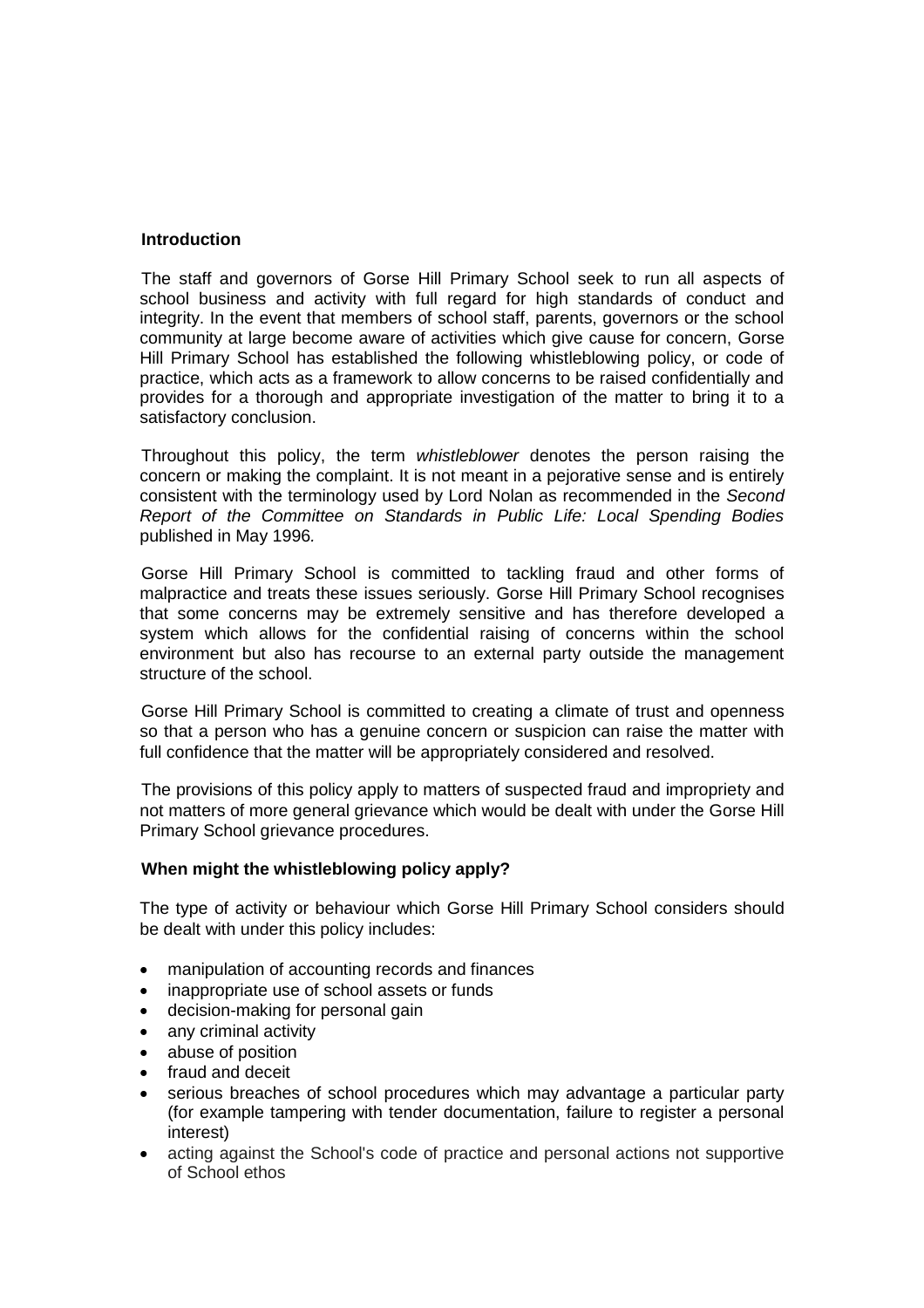#### **What action should the** *whistleblower* **take?**

Gorse Hill Primary School encourages the *whistleblower* to raise the matter internally in the first instance to allow those school staff and governors in positions of responsibility and authority the opportunity to right the wrong and give an explanation for the behaviour or activity.

Gorse Hill Primary School has designated a number of individuals to specifically deal with such matters and the whistleblower is invited to decide which of those individuals would be the most appropriate person to deal with the matter.

| Name & Position                  | Contact details                     |
|----------------------------------|-------------------------------------|
| <b>Head Teacher</b>              | 0161 865 1209                       |
| Mrs L Bates                      | lbates @ gorschillprimary.co.uk     |
| Responsible Officer: Mrs E Rodda | $er{odd}a@gor{schillprimary.co.uk}$ |

Chair of Governors Cllr David Acton David.acton@trafford.gov.uk

The *whistleblower* may prefer to raise the matter in person, by telephone or in written form marked private and confidential and addressed to one of the above named individuals. All matters will be treated in strict confidence and anonymity will be respected wherever possible.

Alternatively, if the *whistleblower* considers the matter too serious or sensitive to raise within the internal environment of the school, the matter should be directed in the first instance to the Council's Head of Audit.

The Council has its own procedures for dealing with such matters and will ensure every effort to respect the confidentiality of the *whistleblower*. The Council will ensure relevant officers of the Department for Education and Employment are informed as appropriate.

In addition, information and advice can be obtained from the charity Public Concern at Work. This charity offers free legal advice in certain circumstances to people concerned about serious malpractice at work. Their literature states that matters are handled in strict confidence and without obligation. Contact details for the charity are as follows:

Public Concern at Work Suite 306 16 Baldwins Gardens London EC1N 7RJ

Telephone number 020 7404 6609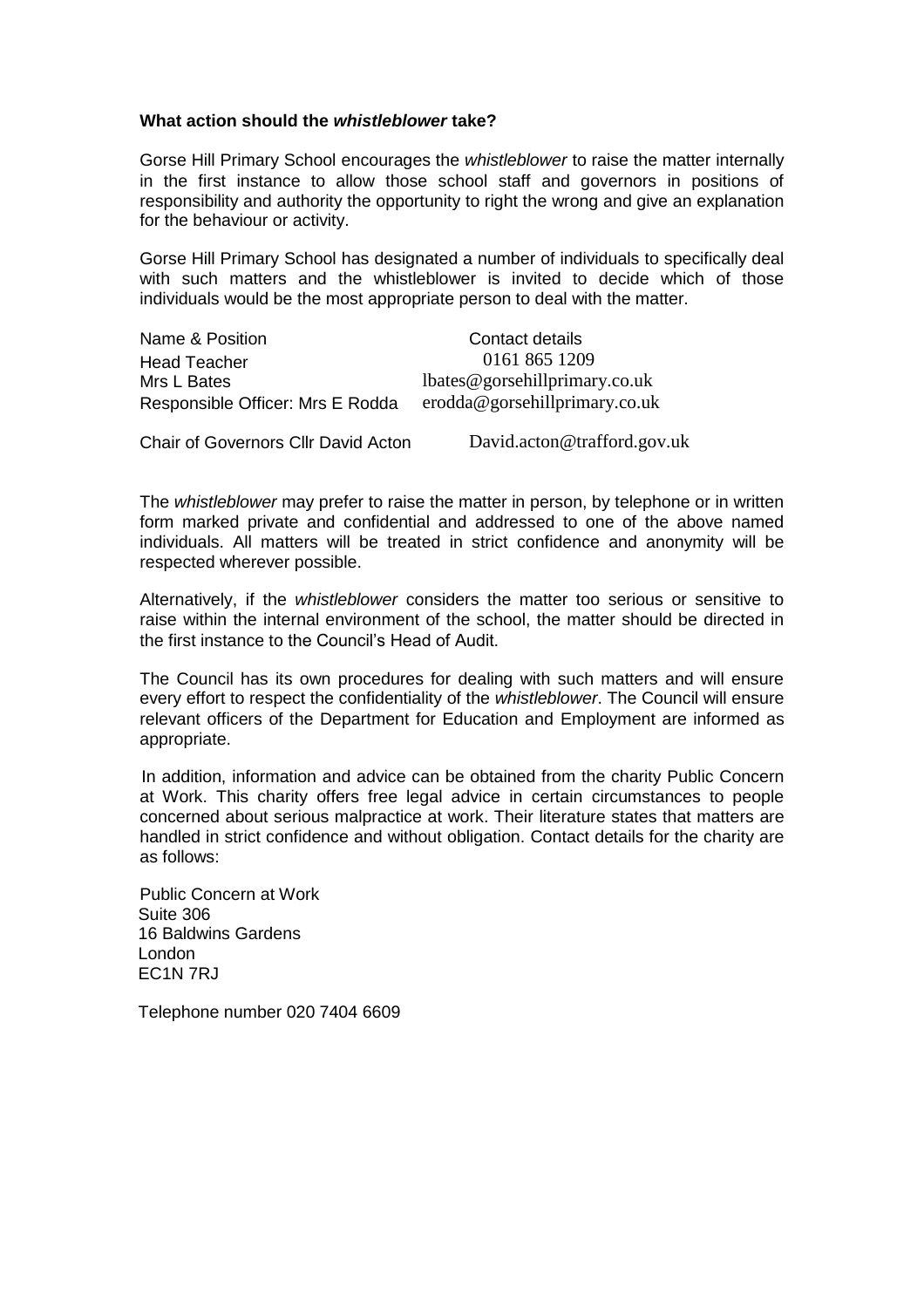#### **How will the matter be progressed?**

The individual(s) in receipt of the information or allegation [the investigating officer(s)] will carry out a preliminary investigation. This will seek to establish the facts of the matter and assess whether the concern has foundation and can be resolved internally. The initial assessment may identify the need to involve third parties to provide further information, advice or assistance, for example involvement of other members of school staff, legal or personnel advisors, the police, the Department for Education and Employment, the Council.

Records will be kept of work undertaken and actions taken throughout the investigation. The investigating officer(s), possibly in conjunction with the governing body, will consider how best to report the findings and what corrective action needs to be taken. This may include some form of disciplinary action or third party referral such as the police.

The *whistleblower* will be informed of the results of the investigation and the action taken to address the matter. Depending on the nature of the concern or allegation and whether or not it has been substantiated, the matter will be reported to the governing body and the Council.

If the *whistleblower* is dissatisfied with the conduct of the investigation or resolution of the matter or has genuine concerns that the matter has not been handled appropriately, the concerns should be raised with the investigating officer(s), the governing body and/or directed to the Council.

#### **Respecting confidentiality**

Wherever possible Gorse Hill Primary School seeks to respect the confidentiality and anonymity of the *whistleblower* and will as far as possible protect him/her from reprisals. Gorse Hill Primary School will not tolerate any attempt to victimise the *whistleblower* or attempts to prevent concerns being raised and will consider any necessary disciplinary or corrective action appropriate to the circumstances.

#### **Raising unfounded malicious concerns**

Individuals are encouraged to come forward in good faith with genuine concerns with the knowledge they will be taken seriously. If individuals raise malicious unfounded concerns or attempt to make mischief, this will also be taken seriously and may constitute a disciplinary offence or require some other form of penalty appropriate to the circumstances.

#### **Conclusion**

Existing good practice within Gorse Hill Primary School in terms of its systems of internal control both financial and non-financial and the external regulatory environment in which the school operates ensure that cases of suspected fraud or impropriety rarely occur. This whistleblowing policy is provided as a reference document to establish a framework within which issues can be raised confidentially internally and if necessary outside the management structure of the school. This document is a public commitment that concerns are taken seriously and will be actioned.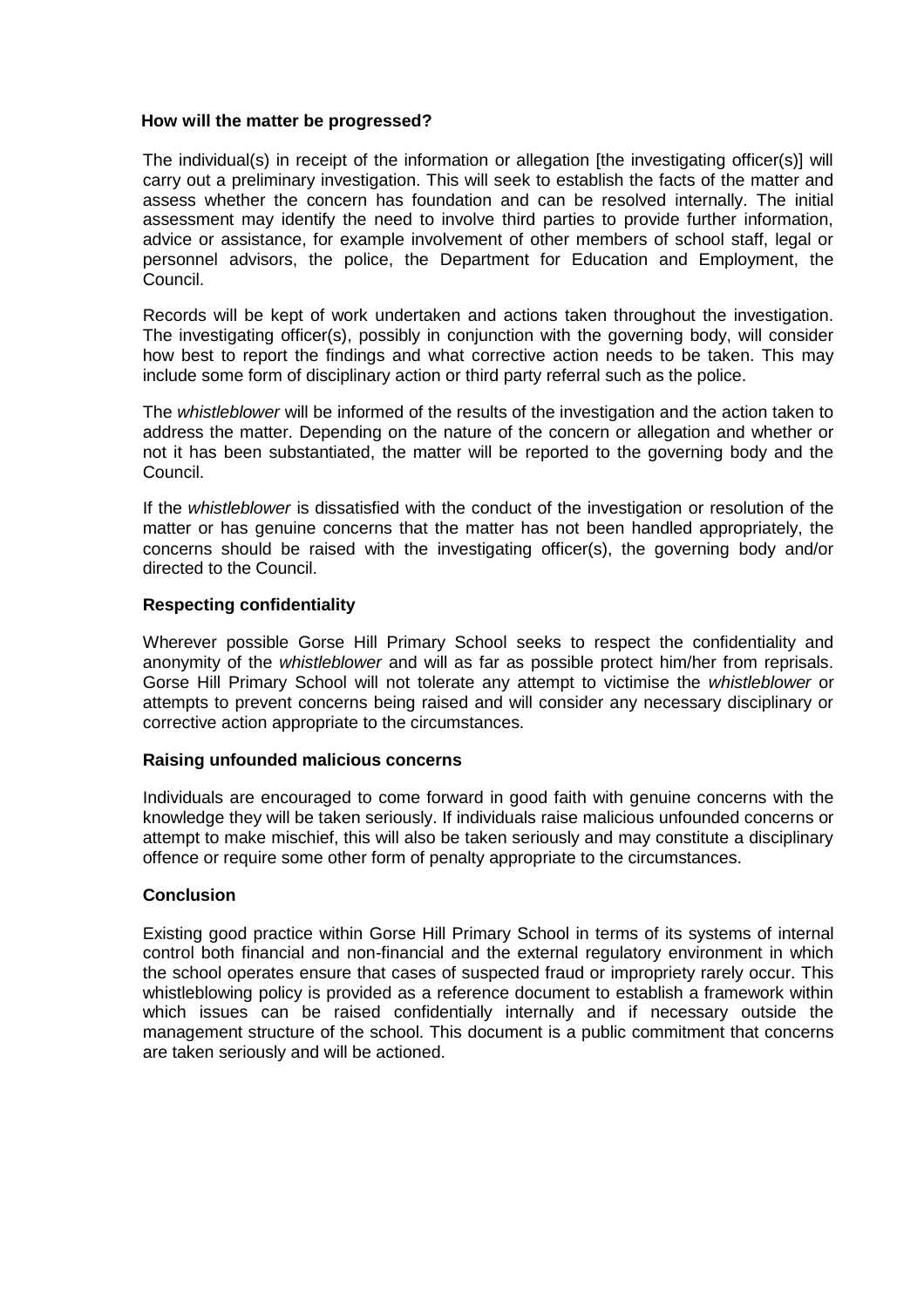### **WHISTLEBLOWING POLICY - CHECKLIST Annexe B**

Employees will often be the first to see or suspect misconduct, which may be innocent or which may turn out to be a fraud on your organisation, a public danger, or some other serious malpractice. Making sure your employees keep their eyes open and can and do play their part is a key way to promote, displayed and ensure good practice.

If you successfully involve your employees, it should give a clear message to those who are tempted that they won't get away with it. And everyone else will soon see that you are serious about tackling all forms of serious malpractice and abuse.

#### *Setting the context*

- 1. Involve your employees, listen to their sense of right and wrong. Explain what fraud on the organisation is, its effect on their jobs and the service they provide. Be as clear about the effects of other forms of serious malpractice
- 2. When you find serious malpractice (whether by employees, contractors or the public), deal with it seriously. Remember you can't expect your employees to practice higher standards than those you apply
- 3. Make it clear that the organisation is committed to tackle fraud and abuse, whether the perpetrators are inside or outside
- 4. Make it known how seriously you treat the issue. If employees don't know that you will tackle the problem, they won't tell you about it
- 5. Employees need to know what practices are unacceptable (eg as to hospitality, gifts). They should be encouraged to ask management if something is appropriate before - not after - the event
- 6. Get staff unions to back and promote this approach.

*Be open to concerns*

- 7. It is never easy to report a concern, particularly one which may turn out to be fraud or corruption.
- 8. Try to ensure that management is open to such concerns **before** they become part of a grievance and do not let management's lack of action itself become a grievance
- 9. Make it clear that you will support concerned employees and protect them from reprisals. Do everything you can to respect their confidentiality
- 10. Aside from line management, make sure employees have another route to raise a concern within the authority. This should be to the Chief Executive, a nonexecutive director or senior officer. Tell employees by posters, memos or messages on their pay slips how they can contact that person in confidence. And remind them of relevant external routes if they do not have confidence to raise the concern internally, such as an external auditor, a regulatory body and that they can approach Public Concern at Work for confidential advice.

#### *Dealing with concerns*

- 11. Remember there are two sides to every story
- 12. Respect and heed legitimate employee concerns about their own safety or career
- 13. Emphasise to both management and to staff that victimising employees or deterring them from raising a concern about malpractice is a disciplinary offence
- 14. Make it clear that abusing this process by raising unfounded allegations maliciously is a disciplinary matter
- 15. Offer to report back to the concerned employee about the outcome of the investigation and, where possible, on any action that is proposed.

*This checklist has been recommended by the Nolan Committee and the Audit Commission to public bodies. You may reproduce this checklist provided you credit it to Public Concern at Work.* Public Concern at Work tel 020 7404 6609